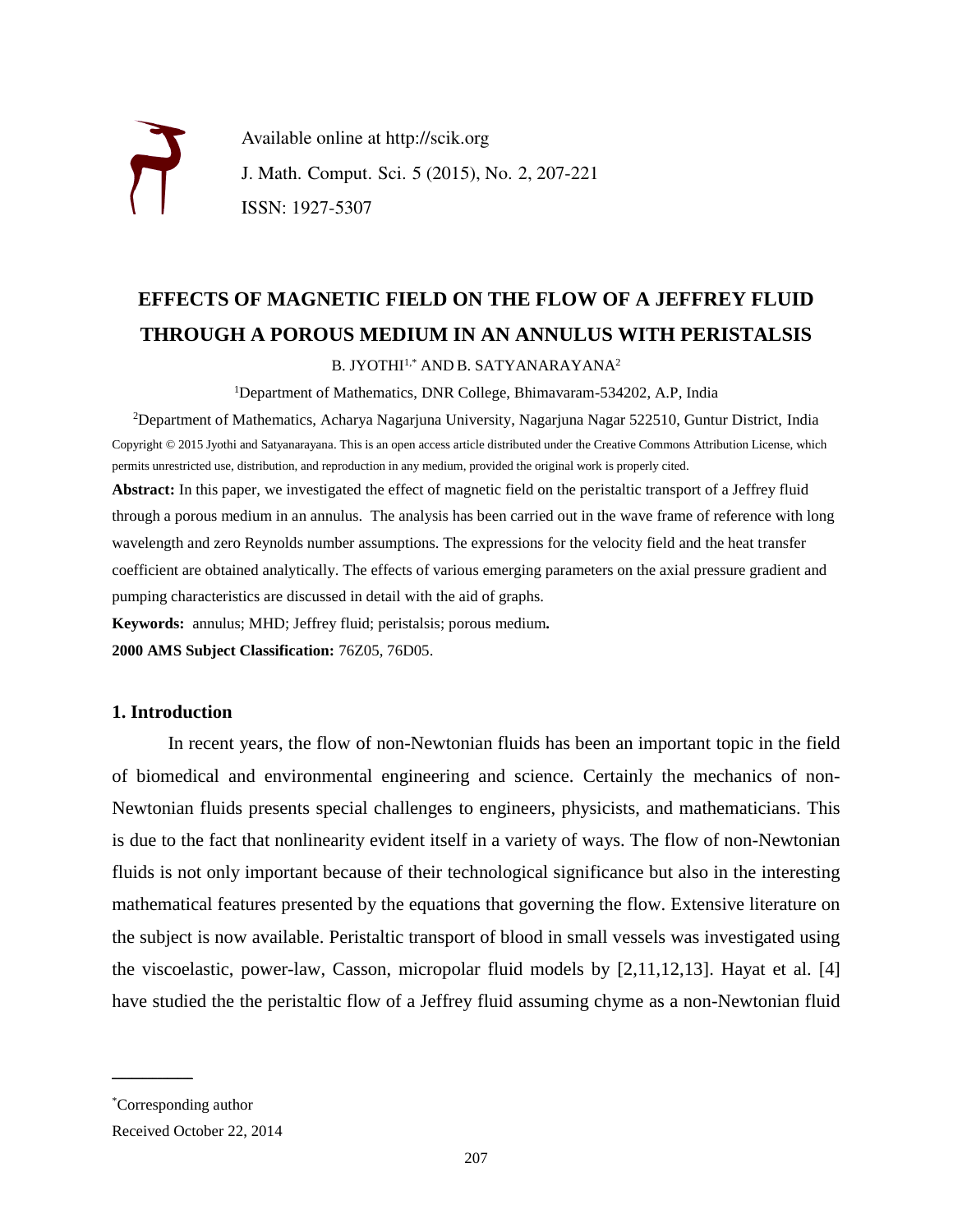in an annulus. The effect of an endoscope on the peristaltic flow of a micropolar fluid was studied by Hayat and Ali [6].

The study of MHD flow problems has gained considerable interest in recent years because of its extensive engineering and medical applications. The effect of moving magnetic field on blood flow was first investigated by Stud et al. [14]. They observed that the effect of suitable moving magnetic field accelerates the speed of blood. Agrawal and Anwaruddin [1] have studied the effect of magnetic field on blood flow by taking a simple mathematical model for blood through an equally branched channel with flexible outer walls executing peristaltic waves. The influence of an endoscope on the peristaltic flow of a Jeffrey fluid under the effective of magnetic filed in a tube was studied by Hayat et al. [7]. Peristaltic flow of a Jeffrey fluid under the effect of a magnetic field in a tube was discussed by Hayat and Ali [8]. Furthermore, flow through a porous medium has practical applications especially in geophysical fluid dynamics. Examples of natural porous medium are beach sand, sandstone, lime stone, rye bread, wood, the human lung, bile duct, gall bladder with stones and in small blood vessels. In view of this, El Shehawey et al. [3] investigated the peristaltic flow of a Newtonian fluid through a porous medium. Mekheimer and Al-Arabi [10] have discussed the peristaltic flow of a Newtonian fluid through a porous medium in a channel under the effect of magnetic field. The peristaltic flow of electrically conducting fluid through a porous medium in a planar channel was investigated by Hayat et al. [5]. Sudhakar Reddy et al. [16] have studied peristaltic motion of a Carreau fluid through a porous medium in a channel under the effect of a magnetic field. Subba Reddy and Prasanth Reddy [15] have investigated the peristaltic pumping of a Jeffrey fluid with variable viscosity through a porous medium in a planar channel. Recently Jyothi and Koteswararao [9] have studied the slip effects on MHD peristaltic transport of a Williamson fluid through a porous medium in a symmetric channel.

In view of these, we studied the effect of magnetic field on the peristaltic transport of a Jeffrey fluid through a porous medium in an annulus. The analysis has been carried out in the wave frame of reference with long wavelength and zero Reynolds number assumptions. The expressions for the velocity field and the heat transfer coefficient are obtained analytically. The effects of various emerging parameters on the axial pressure gradient and pumping characteristics are discussed in detail with the aid of graphs.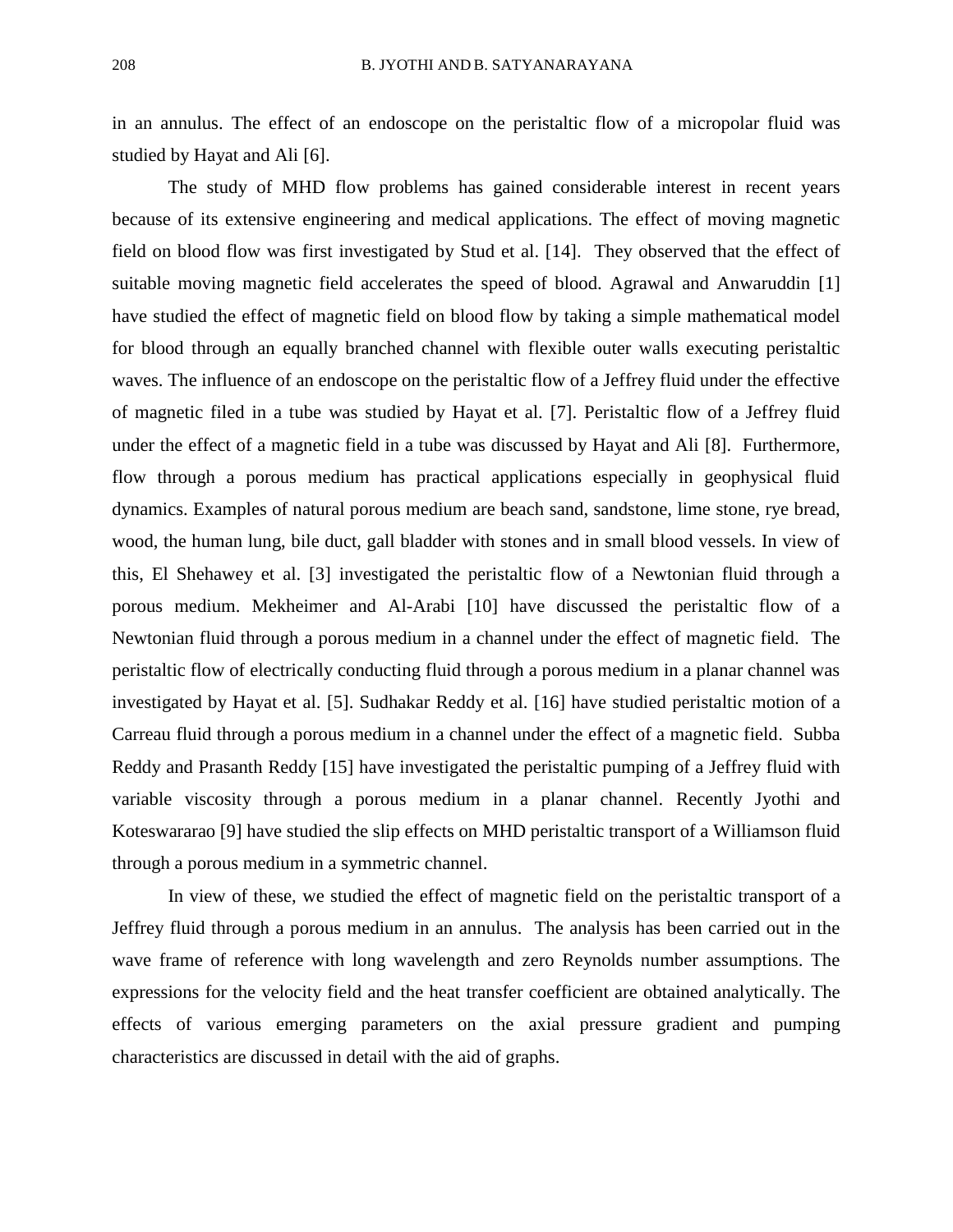### **2. Mathematical Formulation**

We consider the peristaltic transport of an incompressible conducting Jeffrey fluid through a porous annular region between two coaxial vertical tubes. The flow is generated by sinusoidal wave trains propagating with constant speed  $c$  along the wall of the outer tube. The fluid subjected to a constant transverse magnetic field. Induced magnetic field, external electric field, electric field due to polarization of charges, heat due to viscous and joule dissipation are neglected. The axisymmetric cylindrical polar coordinate system  $(Z, R)$  is chosen such that the *Z* - coordinate is along the center line of the inner and outer tubes and *R* - coordinate along the radial coordinate. Fig. 1 depicts the physical model of the problem.

The geometry of the inner and outer walls are defined by

$$
R = R_1 = a_0 \tag{2.1}
$$

$$
R = R_2(Z, t) = a + b \sin\left(\frac{2\pi}{\lambda} [Z - ct]\right)
$$
\n(2.2)

where  $a_0$ , *a* are the radii of the inner and outer tubes, *b* is the amplitude of the wave,  $\lambda$  is the wavelength and *t* is the time.

The flow is unsteady in the fixed frame  $Z, R$ . However, in a co-ordinate system moving with the propagation velocity  $c$  (wave frame  $z, r$ ), the boundary shape is stationary. The transformation from fixed frame to wave frame is given by<br>  $z = Z - ct, r = R, w = W - c, u = U$ 

$$
z = Z - ct, r = R, w = W - c, u = U
$$
\n(2.3)

where  $w, u$  and  $W, U$  are the velocity components in the wave and fixed frames respectively.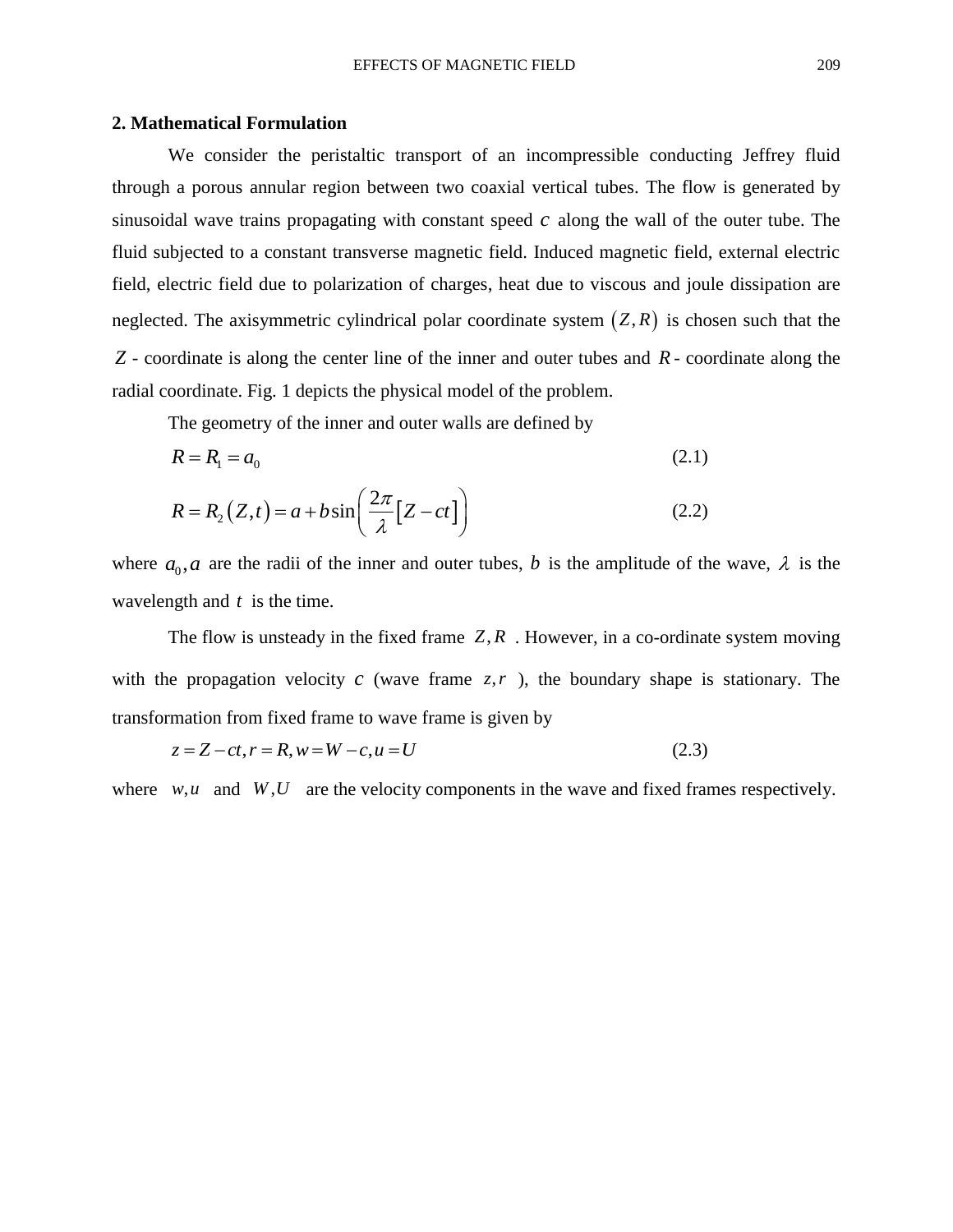

**Fig. 1. The physical model**

The constitute equation of  $S$  for Jeffrey fluid is

$$
S = \frac{\mu}{1 + \lambda_1} (\dot{\gamma} + \lambda_2 \ddot{\gamma})
$$
 (2.4)

where  $\mu$  is the dynamic viscosity,  $\lambda_1$  is the ratio of relaxation to retardation times,  $\lambda_2$  is the retardation time,  $\dot{\gamma}$  is the shear rate and dots over the quantities denotes differentiation with time.

The equations governing the flow in the wave frame of reference are

$$
\frac{\partial u}{\partial r} + \frac{u}{r} + \frac{\partial w}{\partial z} = 0
$$
\n(2.5)

$$
\frac{\partial}{\partial r} + \frac{\partial}{r} + \frac{\partial}{\partial z} = 0
$$
\n
$$
\rho \left( u \frac{\partial u}{\partial r} + w \frac{\partial u}{\partial z} \right) = -\frac{\partial p}{\partial r} + \frac{1}{r} \frac{\partial}{\partial r} \left( r S_r \right) + \frac{\partial S_r}{\partial z} - \frac{\mu}{k} u
$$
\n(2.6)

$$
\rho \left( u \frac{\partial u}{\partial r} + w \frac{\partial u}{\partial z} \right) = -\frac{\partial p}{\partial r} + \frac{1}{r} \frac{\partial}{\partial r} \left( r S_{rr} \right) + \frac{\partial S_{rz}}{\partial z} - \frac{\mu}{k} u \tag{2.6}
$$
\n
$$
\rho \left( u \frac{\partial w}{\partial r} + w \frac{\partial w}{\partial z} \right) = -\frac{\partial p}{\partial z} + \frac{1}{r} \frac{\partial}{\partial r} \left( r S_{rz} \right) + \frac{\partial S_{zz}}{\partial z} - \left( \sigma B_0^2 + \frac{\mu}{k} \right) \left( w + c \right) \tag{2.7}
$$

where p is the pressure, k is the permeability of the porous medium and  $\rho$  is the density of the fluid.

The dimensional boundary conditions are

$$
w = -c \qquad \text{at} \qquad r = R_1, R_2(z) \tag{2.8}
$$

Introducing the non-dimensional variables defined by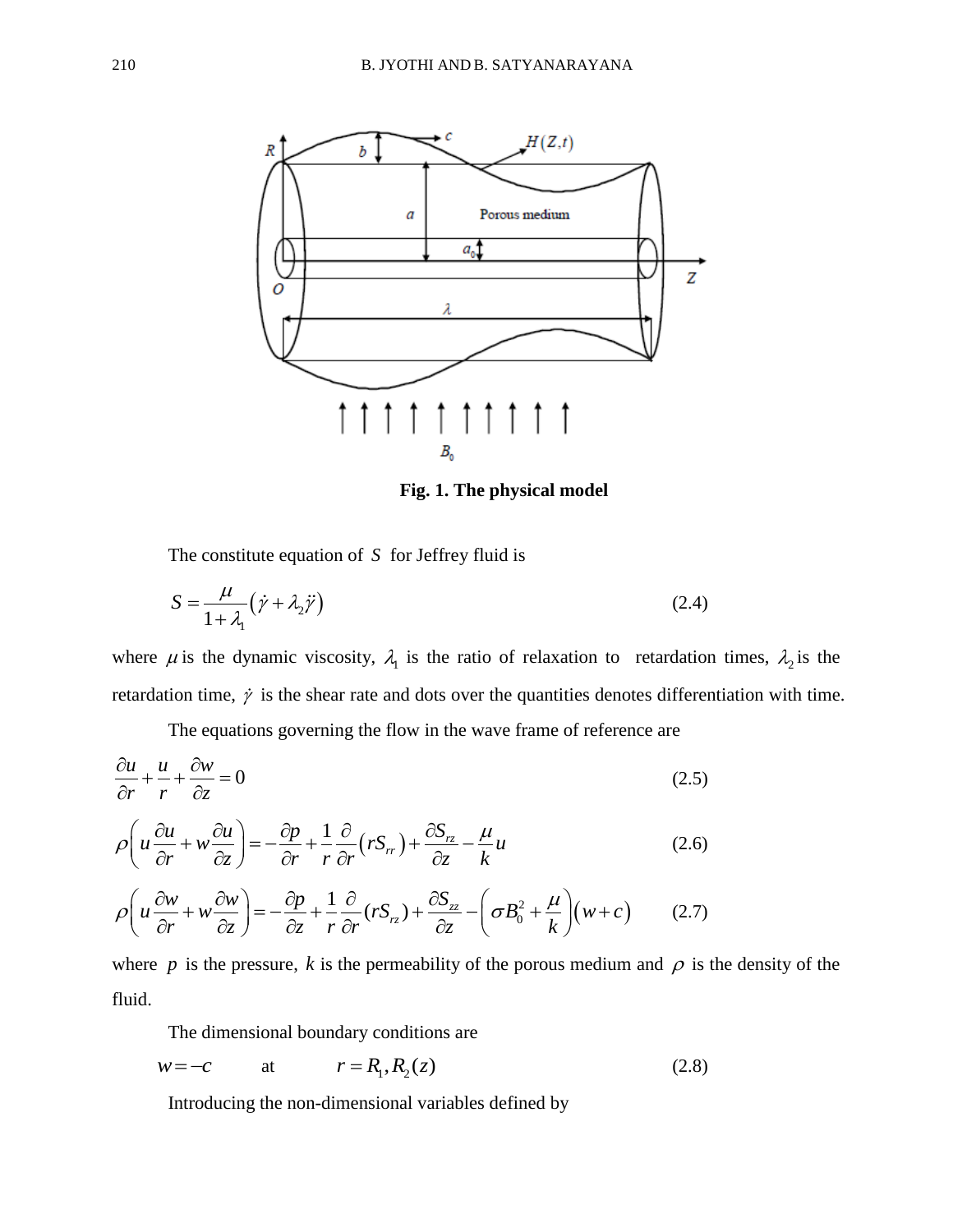$$
\bar{r} = \frac{r}{a}, \ \bar{z} = \frac{z}{\lambda}, \ \bar{w} = \frac{w}{c}, \ \bar{u} = \frac{u}{c\delta}, \ \bar{p} = \frac{pa^2}{\mu c \lambda}, \ \bar{S} = \frac{aS}{\mu c}, \ \delta = \frac{a}{\lambda}, \ \bar{r}_1 = \frac{r_1}{a},
$$
  
 $\bar{r}_2 = \frac{r_2}{a} = 1 + \phi \sin(2\pi z), \ \phi = \frac{b}{a}, \ Da = \frac{k_0}{a^2}, \ Re = \frac{\rho ac}{\mu}, \ \ M^2 = aB_0 \sqrt{\frac{\sigma}{\mu}}$ 

where *M* is the Hartmann number, *Da* is the Darcy number, Re is the Reynolds number,  $\delta$  is the wave number,  $\phi$  is the amplitude ratio, into the Equations (4.2.5) – (4.2.7), we obtain (after dropping the bars)

$$
\frac{\partial u}{\partial r} + \frac{u}{r} + \frac{\partial w}{\partial z} = 0
$$
\n
$$
\text{Re}\,\delta^3 \left( u \frac{\partial u}{\partial r} + w \frac{\partial u}{\partial z} \right) = -\frac{\partial p}{\partial r} + \frac{\delta}{r} \frac{\partial}{\partial r} \left( r S_r \right) + \delta^2 \frac{\partial S_r}{\partial z} - \frac{\delta}{Da} u
$$
\n(2.10)

$$
\frac{\partial u}{\partial r} + \frac{u}{r} + \frac{\partial w}{\partial z} = 0
$$
\n
$$
\text{Re}\,\delta^3 \left( u \frac{\partial u}{\partial r} + w \frac{\partial u}{\partial z} \right) = -\frac{\partial p}{\partial r} + \frac{\delta}{r} \frac{\partial}{\partial r} \left( r S_{rr} \right) + \delta^2 \frac{\partial S_{rz}}{\partial z} - \frac{\delta}{Da} u
$$
\n
$$
\text{Re}\,\delta \left( u \frac{\partial w}{\partial r} + w \frac{\partial w}{\partial z} \right) = -\frac{\partial p}{\partial z} + \frac{1}{r} \frac{\partial}{\partial r} \left( r S_{rz} \right) + \delta \frac{\partial S_{zz}}{\partial z} - \left( M^2 + \frac{1}{Da} \right) \left( w + 1 \right) (2.12)
$$

$$
\text{Re}\,\delta\left(u\frac{\partial w}{\partial r} + w\frac{\partial w}{\partial z}\right) = -\frac{\partial p}{\partial z} + \frac{1}{r}\frac{\partial}{\partial r}(rS_{rz}) + \delta\frac{\partial S_{zz}}{\partial z} - \left(M^2 + \frac{1}{Da}\right)(w+1)(2.12)
$$

where

where  
\n
$$
S_{rr} = \frac{2\delta}{1+\lambda_1} \left[ 1 + \frac{\lambda_2 c\delta}{a} \left( u \frac{\partial}{\partial r} + w \frac{\partial}{\partial z} \right) \right] \frac{\partial u}{\partial r},
$$
\n
$$
S_{rz} = \frac{1}{1+\lambda_1} \left[ 1 + \frac{\lambda_2 c\delta}{a} \left( u \frac{\partial}{\partial r} + w \frac{\partial}{\partial z} \right) \right] \left( \frac{\partial w}{\partial r} + \delta^2 \frac{\partial u}{\partial z} \right),
$$
\nand 
$$
S_{zz} = \frac{2\delta}{1+\lambda_1} \left[ 1 + \frac{\lambda_2 c\delta}{a} \left( u \frac{\partial}{\partial r} + w \frac{\partial}{\partial z} \right) \right] \frac{\partial w}{\partial z}.
$$

Under lubrication approach (i.e.,  $\delta \ll 1$  and Re  $\rightarrow$  0), the Equations (2.11) and (2.12) become

$$
\frac{\partial p}{\partial r} = 0\tag{2.13}
$$

$$
\frac{\partial p}{\partial z} = \frac{1}{(1 + \lambda_1)r} \frac{\partial}{\partial r} \left( r \frac{\partial w}{\partial r} \right) - \left( M^2 + \frac{1}{Da} \right) \left( w + 1 \right) \tag{2.14}
$$

From Eq. (2.13) and (2.14), we write Eq. (2.14) as  
\n
$$
(1 + \lambda_1) \frac{dp}{dz} = \frac{1}{r} \frac{\partial}{\partial r} \left( r \frac{\partial w}{\partial r} \right) - N^2 (w + 1)
$$
\nthere 
$$
N^2 = (1 + \lambda_1) \left( M^2 + \frac{1}{Da} \right).
$$
\n(2.15)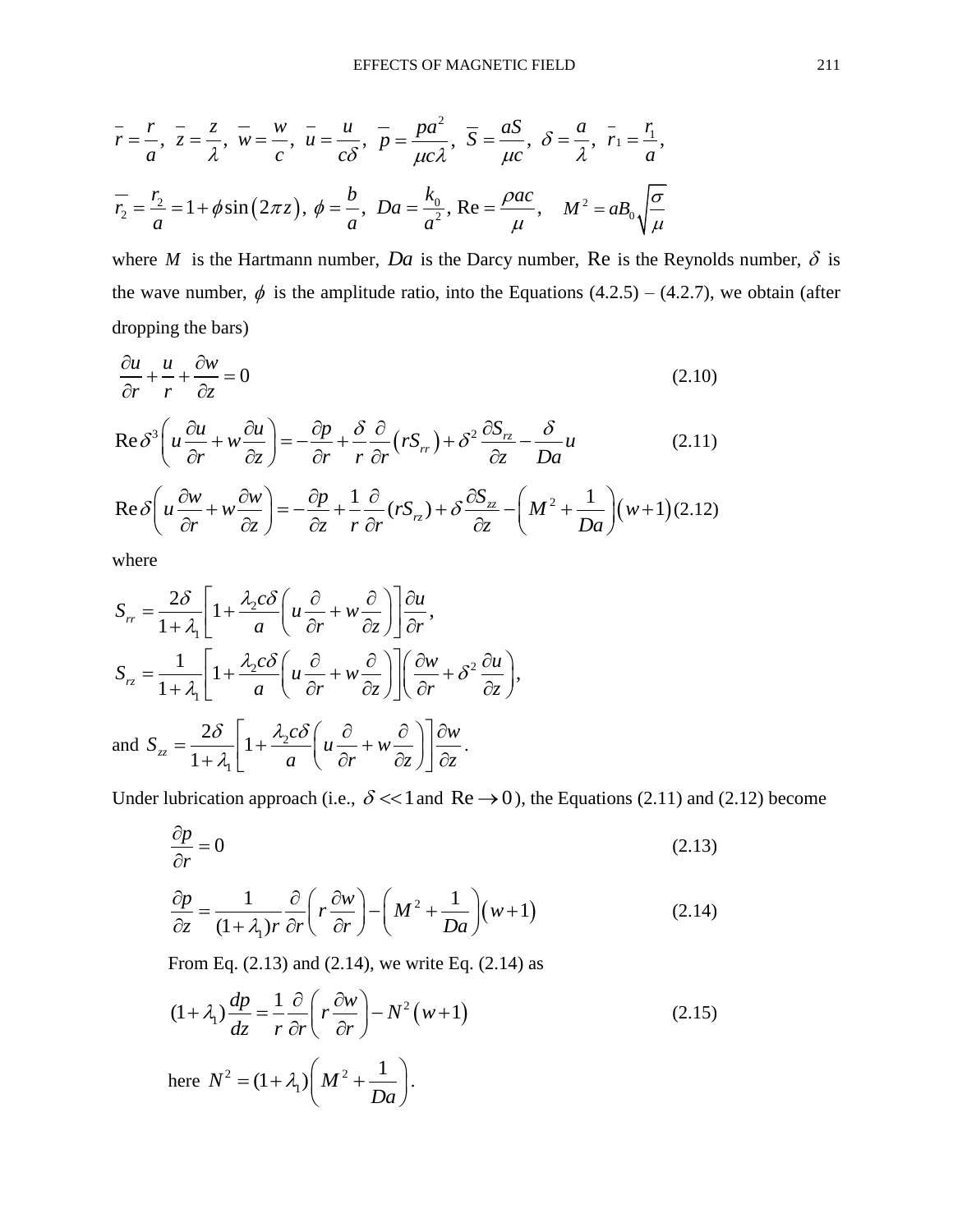The corresponding non-dimensional boundary conditions are

$$
w = -1 \t at \t r = r_1, r_2 \t (2.16)
$$

The dimensionless volume flow rate in the wave frame is given by

$$
q = 2\int_{r_1}^{r_2} w r dr \tag{2.17}
$$

The dimensionless instantaneous volume flow rate in the fixed frame of reference is given by The dimensionless instantaneous volume flow rate in the gymnal properties of  $Q(z,t) = 2\int_{r_1}^{r_2} WRdR = 2\int_{r_1}^{r_2} (w+1) r dr = q + r_2^2 - r_1^2$ 

y  
\n
$$
Q(z,t) = 2\int_{r_1}^{r_2} WRdR = 2\int_{r_1}^{r_2} (w+1)rdr = q + r_2^2 - r_1^2
$$
\n(2.18)

The dimensionless time mean flow over a period  $T = \lambda/c$  of the peristaltic wave, is defined as

$$
\overline{Q} = \frac{1}{T} \int_{0}^{T} Q(z, t) dt = q + 1 + \frac{\phi^2}{2} - r_1^2
$$
\n(2.19)

## **3. Solution**

Solving Eq. (4.2.15) together with the boundary conditions (4.2.16), we get  
\n
$$
w = \frac{(1 + \lambda_1)}{\Omega^2} \frac{dp}{dz} \Big[ A_1 I_0 (\Omega r) + A_2 K_0 (\Omega r) - 1 \Big] - 1
$$
\n(4.3.1)

where

$$
A_1 = \frac{K_0(\Omega r_2) - K_0(\Omega r_1)}{A}, \quad A_2 = \frac{I_0(\Omega r_1) - I_0(\Omega r_2)}{A} \text{ and}
$$
  

$$
A = I_0(\Omega r_1) K_0(\Omega r_2) - I_0(\Omega r_2) K_0(\Omega r_1).
$$

The volume flow rate  $q$  is given by

$$
q = 2\int_{r_1}^{r_2} w r dr = 2\frac{(1+\lambda_1)}{\Omega^2} \frac{dp}{dz} A_3 - (r_2^2 - r_1^2)
$$
 (3.2)

in which

in which  
\n
$$
A_{3} = \frac{A_{1}}{\Omega} \Big[ r_{2} I_{1} (\Omega r_{2}) - r_{1} I_{1} (\Omega r_{1}) \Big] + \frac{A_{2}}{\Omega} \Big[ r_{1} K_{1} (\Omega r_{1}) - r_{2} K_{1} (\Omega r_{2}) \Big] - \frac{\left( r_{2}^{2} - r_{1}^{2} \right)}{2}.
$$

From Eq. (4.3.3), we have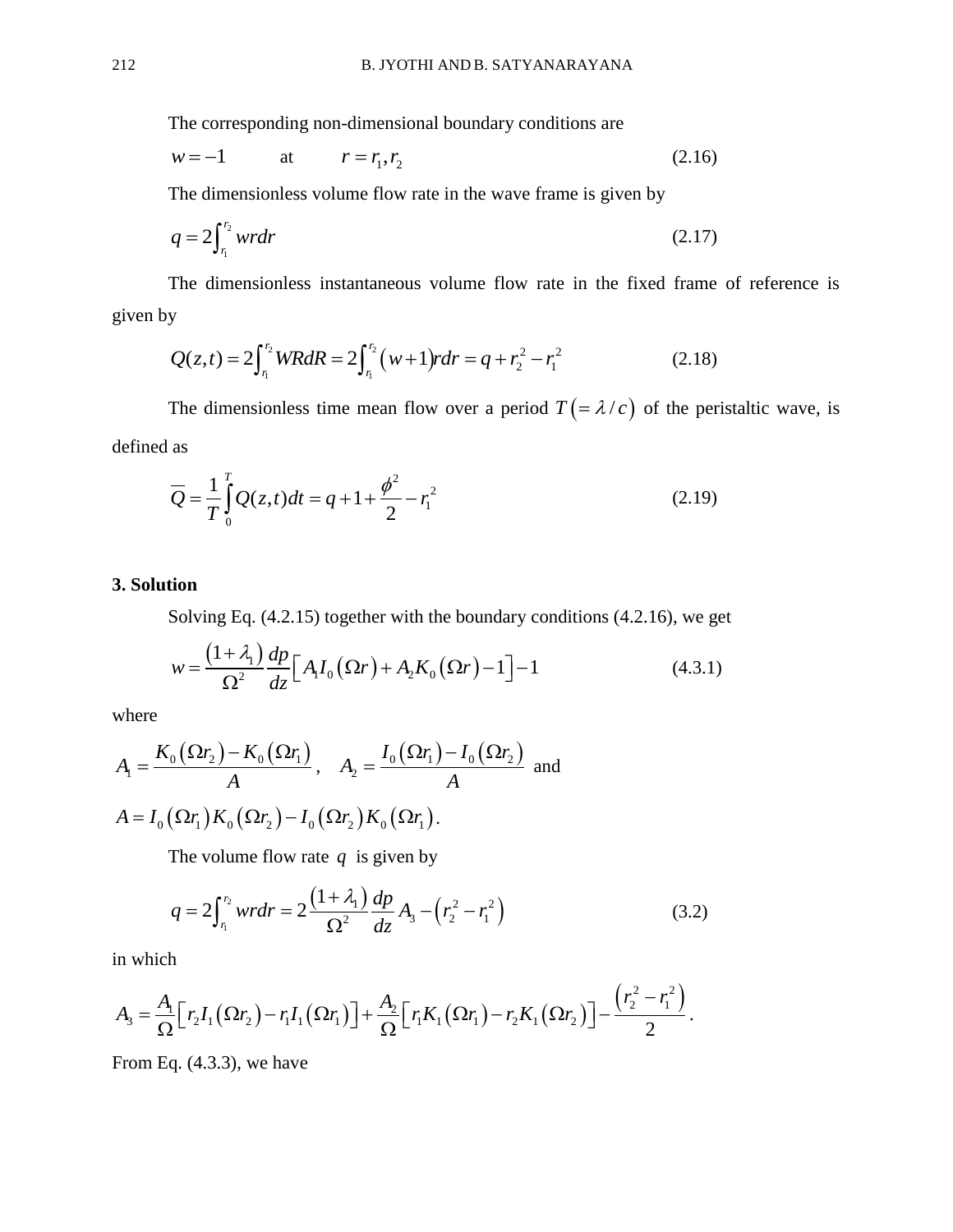$$
\frac{dp}{dz} = \frac{\left(q + \left(r_2^2 - r_1^2\right)\right)\Omega^2}{2A_3\left(1 + \lambda_1\right)}
$$
\n(3.3)

The pressure rise  $\Delta p$  per one wave length is given by

$$
\Delta p = \int_{0}^{1} \frac{dp}{dz} dz
$$
\n(3.4)

Note that, as  $M \to 0$  and  $Da \to \infty$  our results coincide with the results of Hayat et al. (2006).

#### **4. Results and Discussions**

Fig. 2 shows the variation of axial pressure gradient *dp dx* with material parameter  $\lambda_1$  for  $\phi = 0.5$ ,  $\varepsilon = 0.2$ ,  $M = 1$ ,  $Da = 0.1$  and  $Q = -1$ . It is observed that, the axial pressure gradient *dp dx* decreases with increasing  $\lambda_1$ .

The variation of axial pressure gradient *dp dx* with Hartmann number *M* for  $\phi = 0.5$ ,  $\varepsilon = 0.2$ ,  $\lambda_1 = 0.4$  and  $Q = -1$  is shown in Fig. 3. It is found that, the axial pressure gradient *dp dx* increases with increasing *M* .

Fig. 4 depicts the variation of axial pressure gradient *dp dx* with Darcy number *Da* for  $\phi = 0.5$ ,  $M = 1$ ,  $\varepsilon = 0.2$ ,  $\lambda_1 = 0.4$  and  $Q = -1$ . It is found that, the axial pressure gradient *dp dx* decreases with an increase in *Da* .

The variation of axial pressure gradient *dp dx* with  $\varepsilon$  for  $\phi = 0.5$ ,  $\lambda_1 = 0.4$ ,  $M = 1$ ,  $Da = 0.1$  and  $Q = -1$  is shown in Fig. 5. It is noted that, the axial pressure gradient *dp dx* increases with increasing  $\varepsilon$ .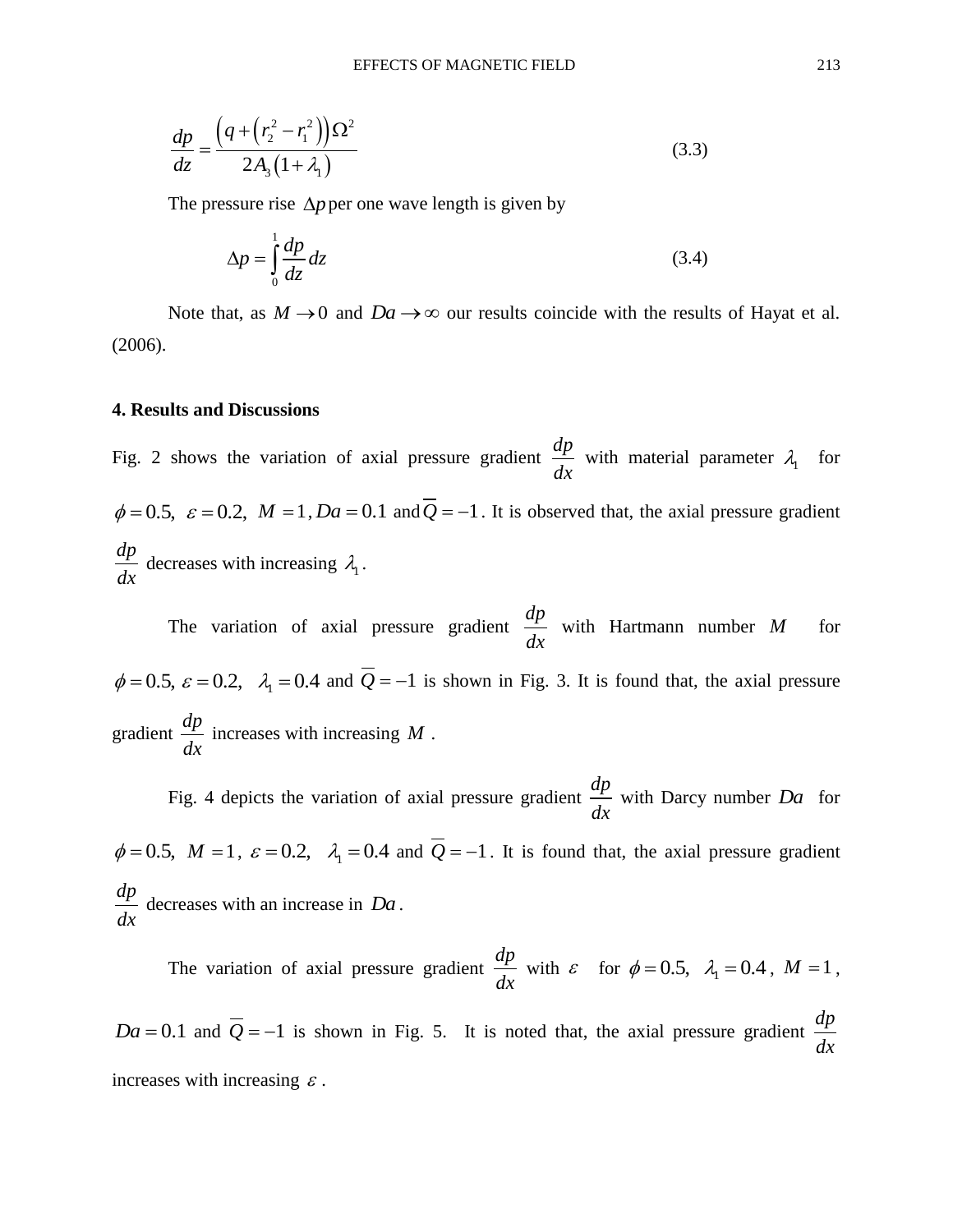Fig. 6 illustrates the variation of axial pressure gradient *dp dx* with  $\phi$  for  $\lambda_1 = 0.4$ ,  $M = 1$ ,

 $\varepsilon = 0.2$ ,  $Da = 0.1$  and  $Q = -1$ . It is found that, the axial pressure gradient *dp dx* increases with increasing  $\phi$ .

The variation of pressure rise  $\Delta p$  with time-averaged flux Q for different values of  $\lambda$ <sub>1</sub> with  $\phi = 0.5$ ,  $M = 1$ ,  $\varepsilon = 0.2$  and  $Da = 0.1$  is shown in Fig. 7. It is observed that, the timeaveraged flux Q decreases with increasing  $\lambda_1$  in the pumping region  $(\Delta p > 0)$ , while it increases with increasing  $\lambda_1$  in both the free-pumping  $(\Delta p = 0)$  and co-pumping  $(\Delta p < 0)$ regions. Further it is found that, the Q is more for Newtonian fluid  $(\lambda_1 \rightarrow 0)$  than that of Newtonian fluid.

Fig. 8 shows the variation of pressure rise  $\Delta p$  with time-averaged flux Q for different values of M with  $\phi = 0.5$ ,  $M = 1$ ,  $\varepsilon = 0.2$  and  $Da = 0.1$ . It is observed that, the timeaveraged flux  $Q$  increases with increasing  $M$  in both the pumping and free-pumping regions, while it decreases with increasing  $M$  in the co-pumping regions.

The variation of pressure rise  $\Delta p$  with time-averaged flux Q for different values of Da with  $\phi = 0.5$ ,  $M = 1$ ,  $\varepsilon = 0.2$  and  $\lambda_1 = 0.3$  is shown in Fig. 9. It is noted that, the timeaveraged flux *Q* decreases with increasing *Da* in both the pumping and free-pumping regions, while it increases with increasing *Da* in co-pumping region.

Fig. 10 depicts the variation of pressure rise  $\Delta p$  with time-averaged flux  $Q$  for different values of  $\varepsilon$  with  $\phi = 0.5$ ,  $M = 1$ ,  $\lambda_1 = 0.4$  and  $Da = 0.1$ . It is found that, the time-averaged flux Q increases with increasing  $\varepsilon$  in the pumping region, while it decreases with increasing  $\varepsilon$ in both the free-pumping and co-pumping regions.

The variation of pressure rise  $\Delta p$  with time-averaged flux Q for different values of  $\phi$ with  $\lambda_1 = 0.4$ ,  $M = 1$ ,  $\varepsilon = 0.2$  and  $Da = 0.1$  is depicted in Fig. 11. It is observed that, the time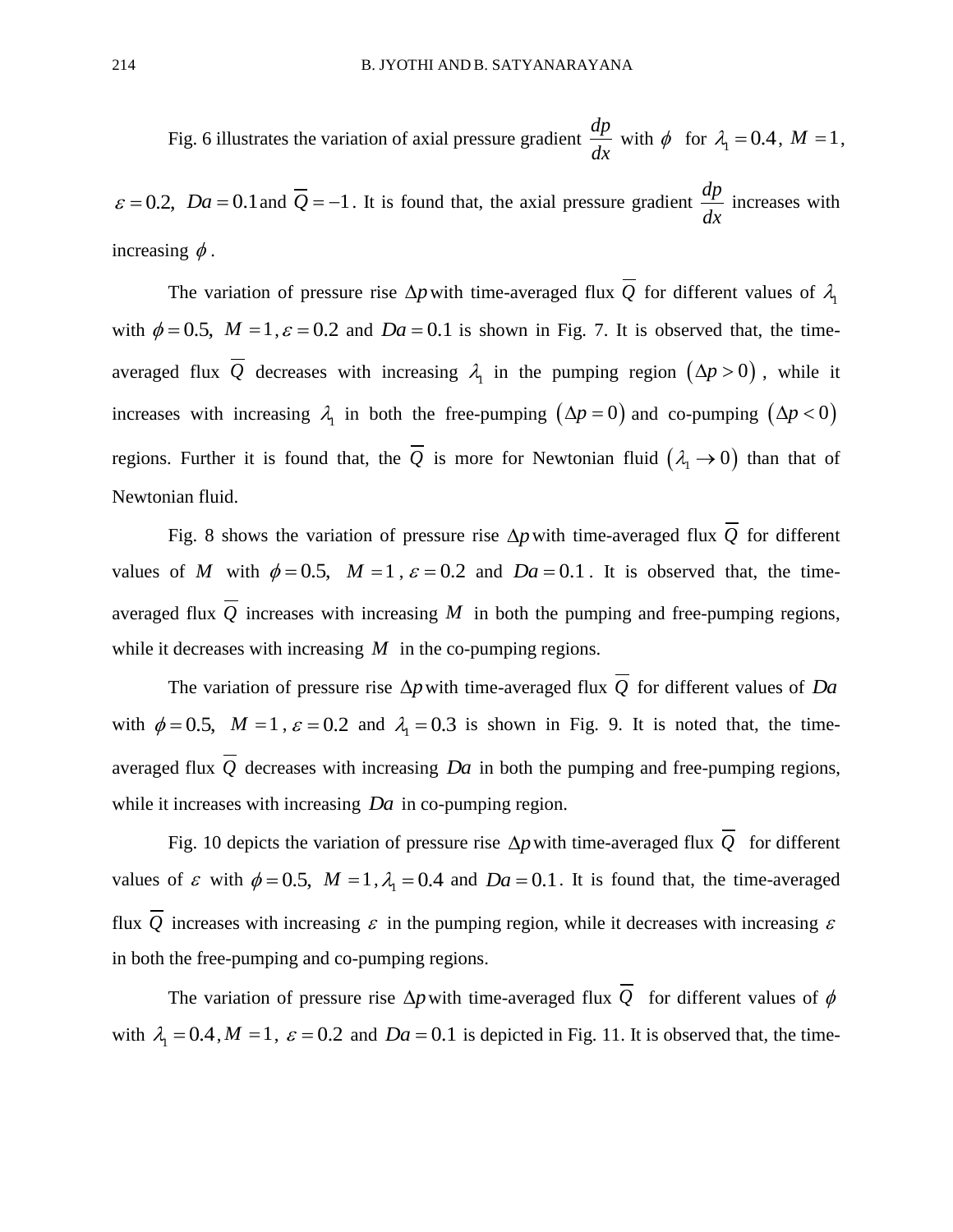averaged flux Q increases with increasing  $\phi$  in the pumping region, while it decreases with increasing  $\phi$  in both the free-pumping and co-pumping regions.

## **5. Conclusions**

In this paper, we modeled the peristaltic flow of a Jeffrey fluid through a porous in an annular region between two concentric tubes under the assumptions of low Reynolds number and long wavelength. The expressions for the velocity field and the pressure gradient are obtained analytically. It is found that, the axial pressure gradient and pumping decrease with increasing  $\lambda_1$  and Da, whereas they increase with increasing M,  $\varepsilon$  and  $\phi$ .



**Fig. 2** The variation of axial pressure gradient *dp dx* with  $\lambda_1$  for  $\phi = 0.5$ ,

$$
\varepsilon = 0.2
$$
,  $Da = 0.1$ ,  $M = 1$  and  $Q = -1$ .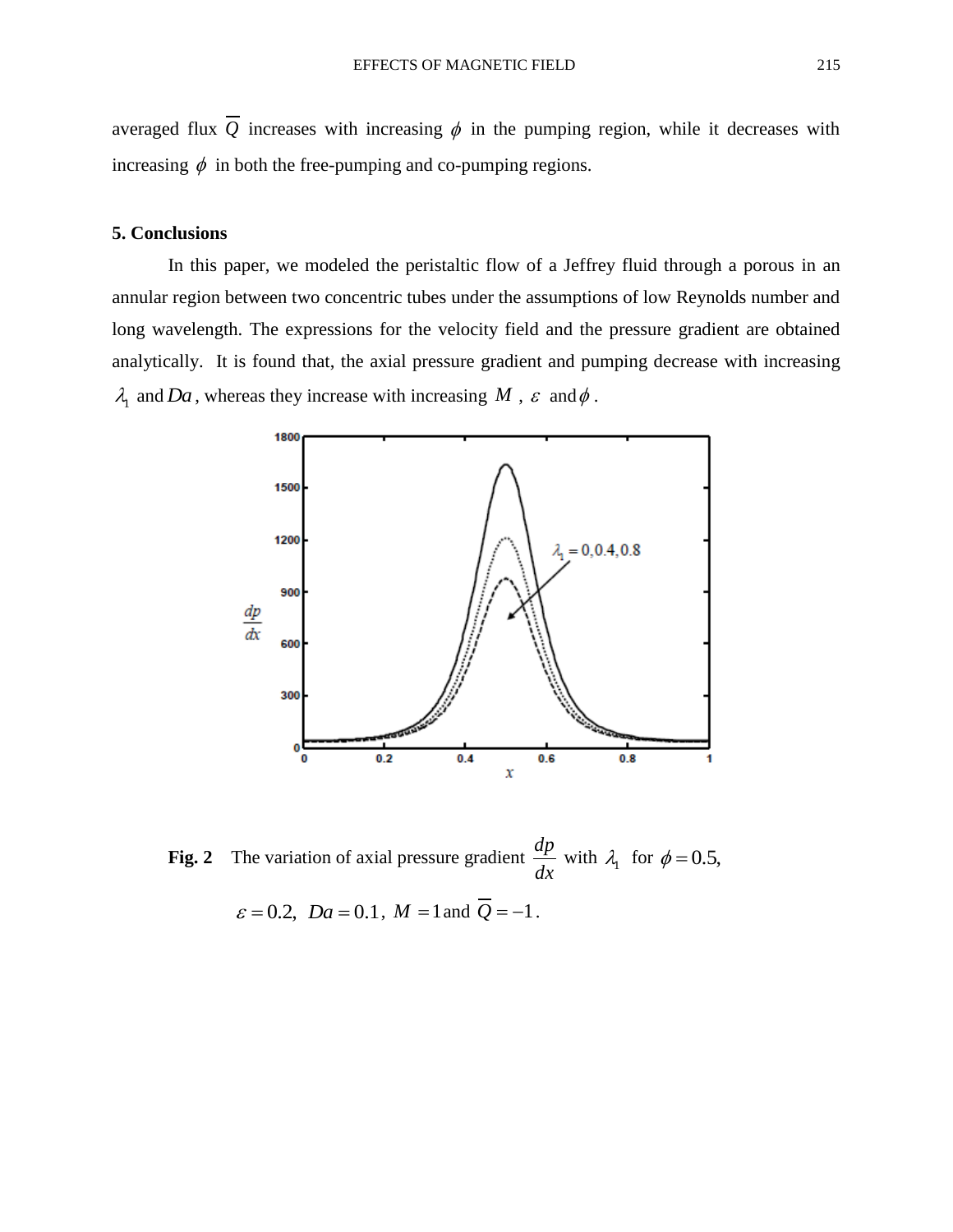

**Fig. 3** The variation of axial pressure gradient *dp dx* with *M* for  $\phi = 0.5$ ,



**Fig. 4** The variation of axial pressure gradient *dp dx* with *Da* for  $\phi = 0.5$ ,  $\varepsilon = 0.2$ ,  $\lambda_1 = 0.4$ ,  $M = 1$  and  $Q = -1$ .

 $\varepsilon = 0.2$ ,  $\lambda_1 = 0.4$ ,  $Da = 0.1$  and  $Q = -1$ .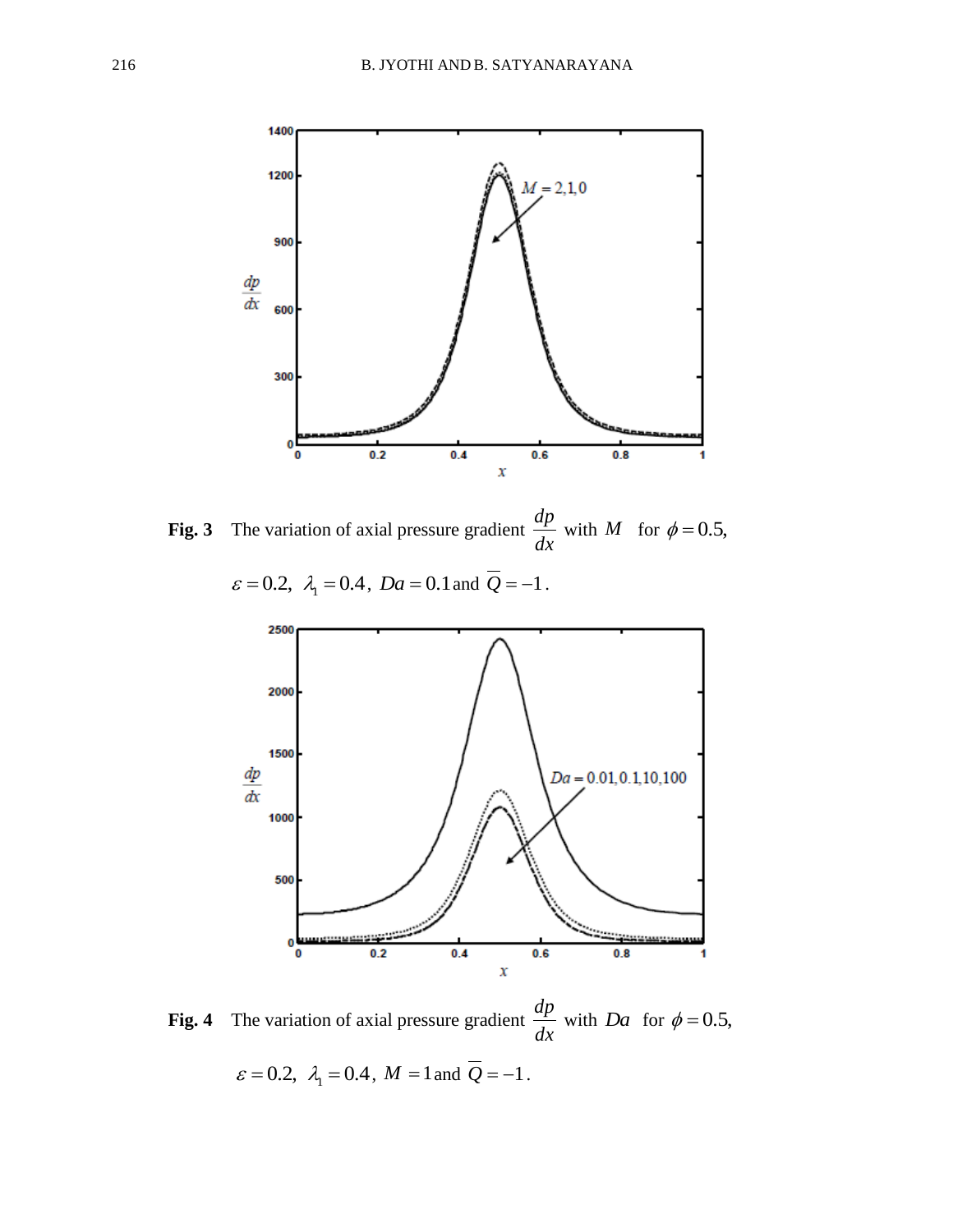

**Fig. 5** The variation of axial pressure gradient *dp dx* with  $\varepsilon$  for  $\phi = 0.5$ ,

 $\lambda_1 = 0.4$ ,  $Da = 0.1$ ,  $M = 1$  and  $Q = -1$ .



**Fig. 6** The variation of axial pressure gradient *dp dx* with  $\phi$  for  $\lambda_1 = 0.4$ ,

 $\varepsilon = 0.2$ , *Da* = 0.1, *M* = 1 and *Q* = -1.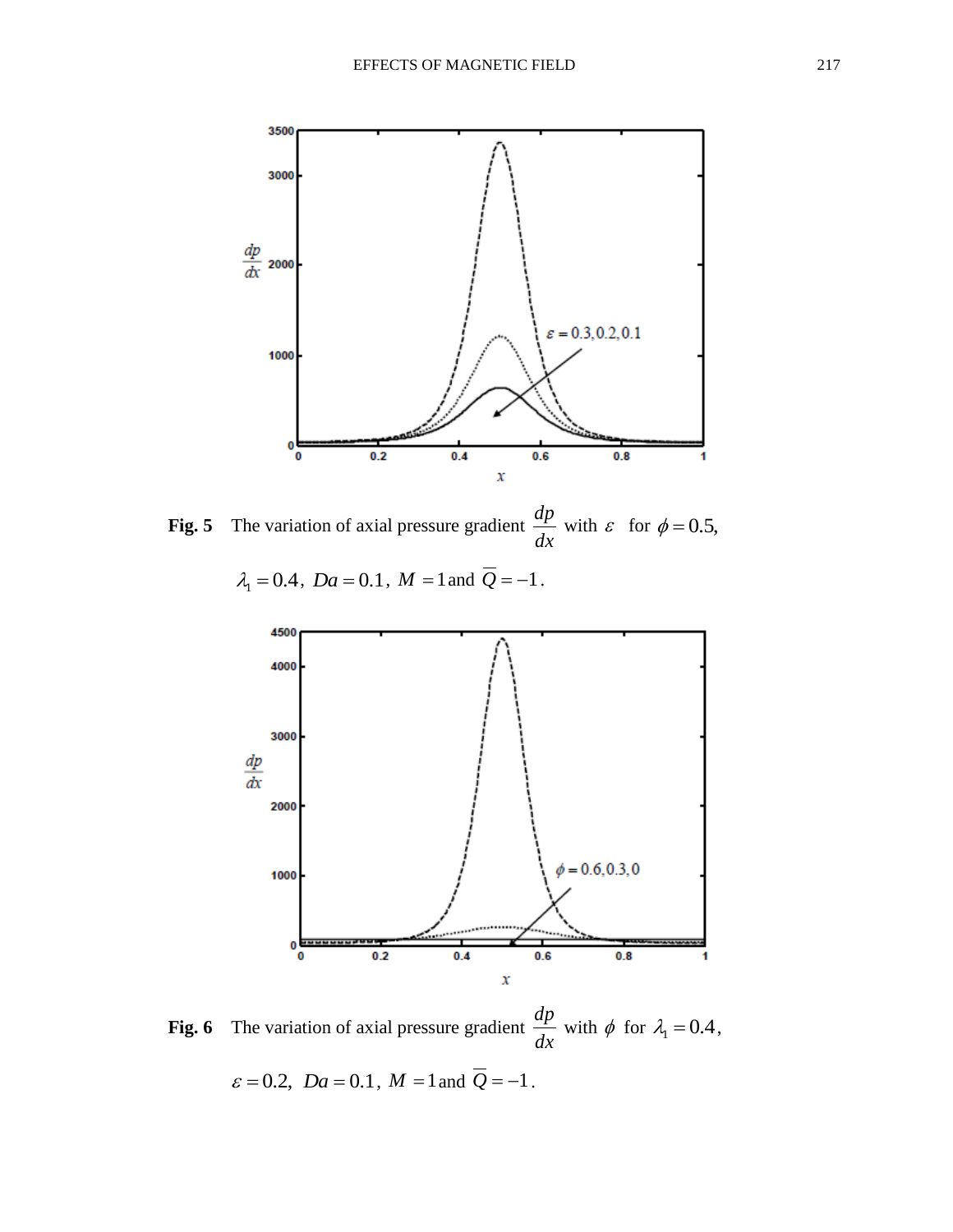

**Fig. 7** The variation of pressure rise  $\Delta p$  with time averaged flux Q for different values of  $\lambda_1$  with  $\phi = 0.5$ ,  $\varepsilon = 0.2$ ,  $M = 1$  and  $Da = 0.1$ .



**Fig. 8** The variation of pressure rise  $\Delta p$  with time averaged flux Q for different values of M with  $\phi = 0.5$ ,  $\varepsilon = 0.2$ ,  $\lambda_1 = 0.4$  and  $Da = 0.1$ .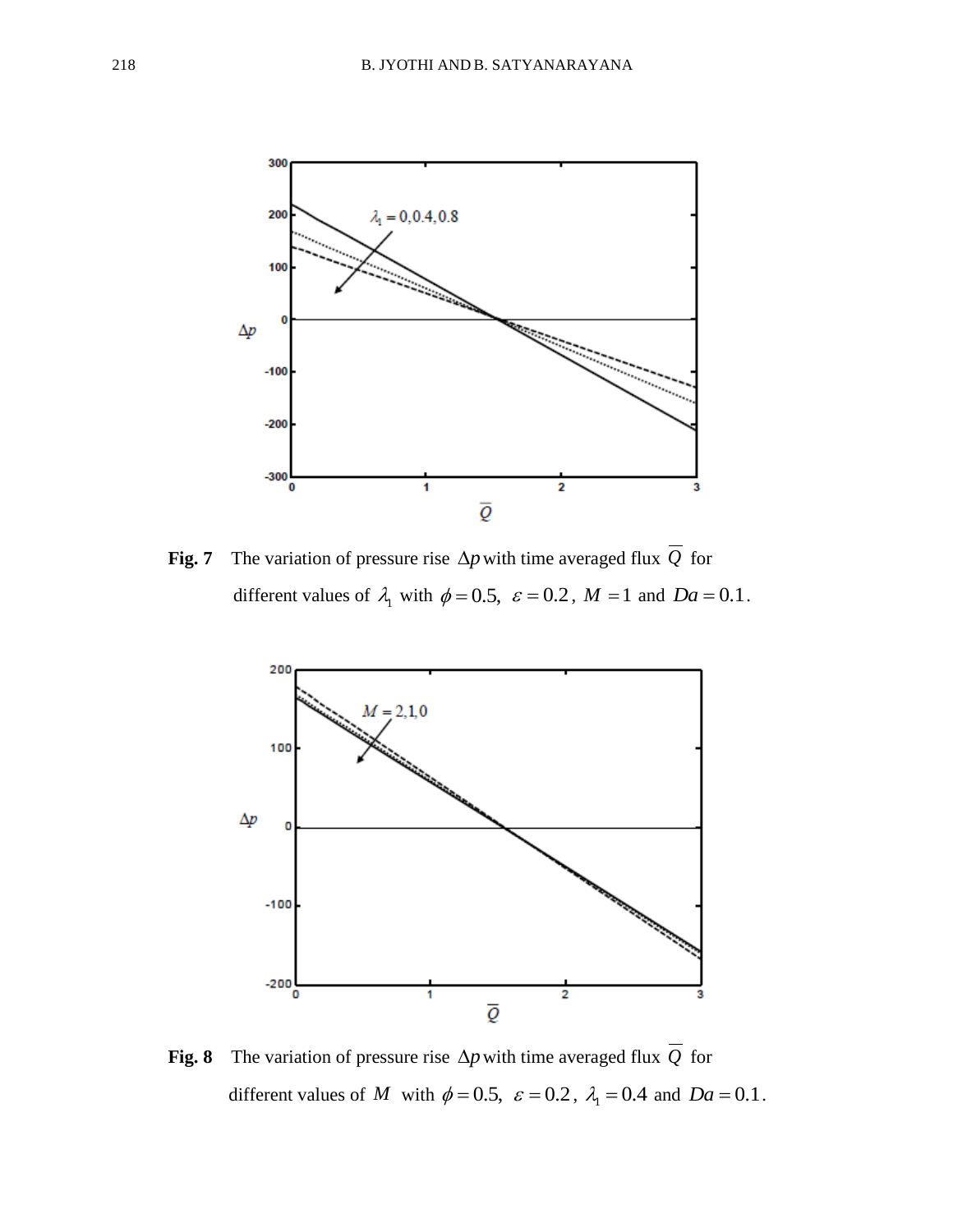

**Fig. 9** The variation of pressure rise  $\Delta p$  with time averaged flux Q for different values of *Da* with  $\phi = 0.5$ ,  $\varepsilon = 0.2$ ,  $M = 1$  and  $\lambda_1 = 0.4$ .



**Fig. 10** The variation of pressure rise  $\Delta p$  with time averaged flux Q for different values of  $\varepsilon$  with  $\phi = 0.5$ ,  $\lambda_1 = 0.4$ ,  $M = 1$  and  $Da = 0.1$ .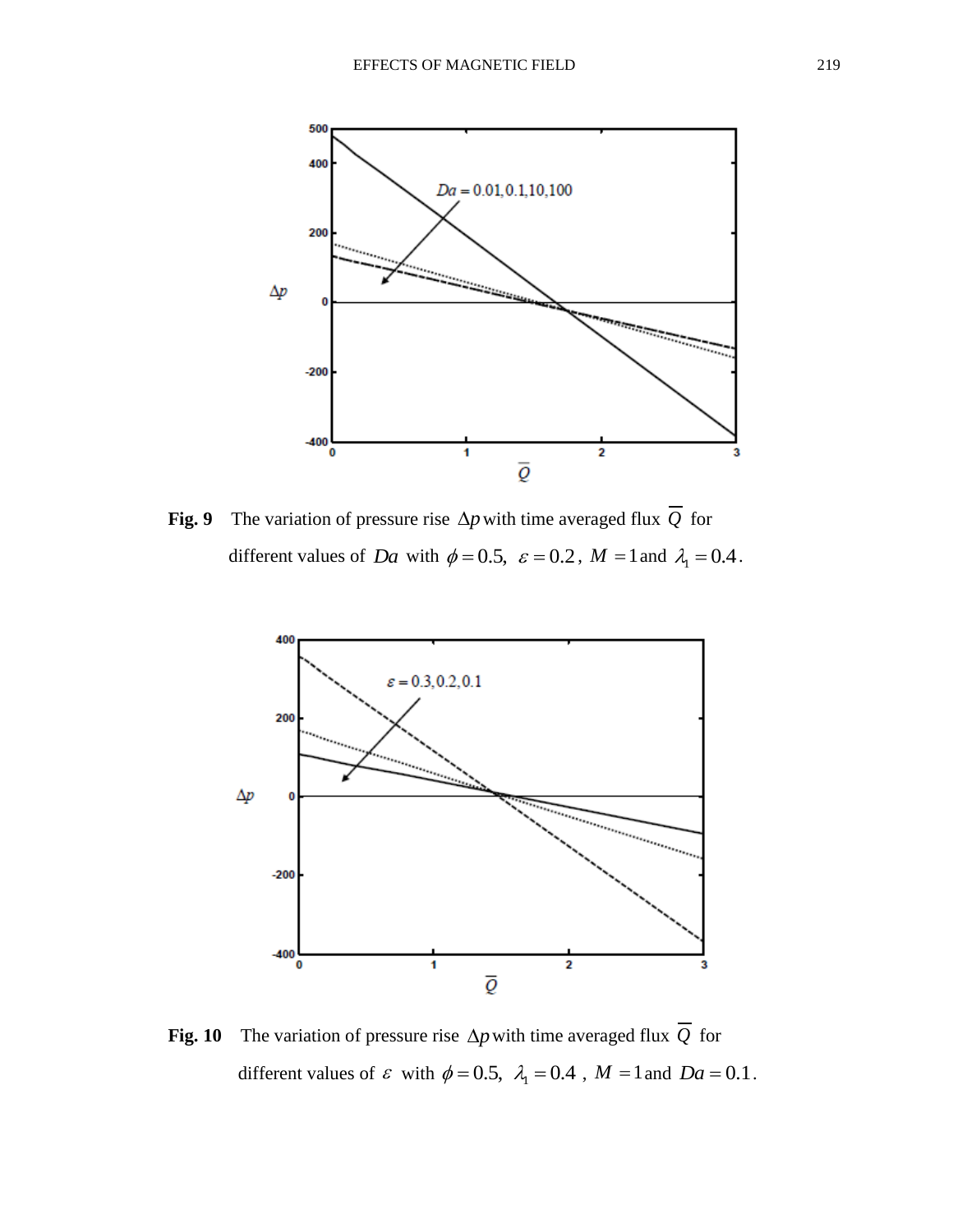

**Fig. 11** The variation of pressure rise  $\Delta p$  with time averaged flux Q for different values of  $\phi$  with  $\lambda_1 = 0.4$ ,  $\varepsilon = 0.2$ ,  $M = 1$  and  $Da = 0.1$ .

## **Conflict of Interests**

The authors declare that there is no conflict of interests.

#### REFERENCES

- [1] Agrawal, H. L. and Anwaruddin, B. Peristaltic flow of blood in a branch, Ranchi University Math. J. 15(1984), 111-121.
- [2] Bohme, G., and Friedrich, R. Peristaltic flow of viscoelastic liquids, J. Fluid Mech., 128(1983), 109-122.
- [3] El Shehawey, E.F., Mekheimer, Kh. S., Kaldas, S. F. and Afifi, N. A. S. Peristaltic transport through a porous medium, J. Biomath., 14 (1999), 1-13.
- [4] Hayat, T., Ali, N., Asghar, S. and Siddiqui, A. M. Exact peristaltic flow in tubes with an endoscope, Appl. Math. Comput., 182 (2006), 359-368.
- [5] Hayat, T., Ali, N. and Asghar, S. Hall effects on peristaltic flow of a Maxwell fluid in a porous medium, Physics Letters A, 363 (2007), 397–403.
- [6] Hayat, T. and Ali, N. Effects of an endoscope on peristaltic flow of a micropolar fluid, Mathematical and Computer Modelling, 48(2008), 721-733.